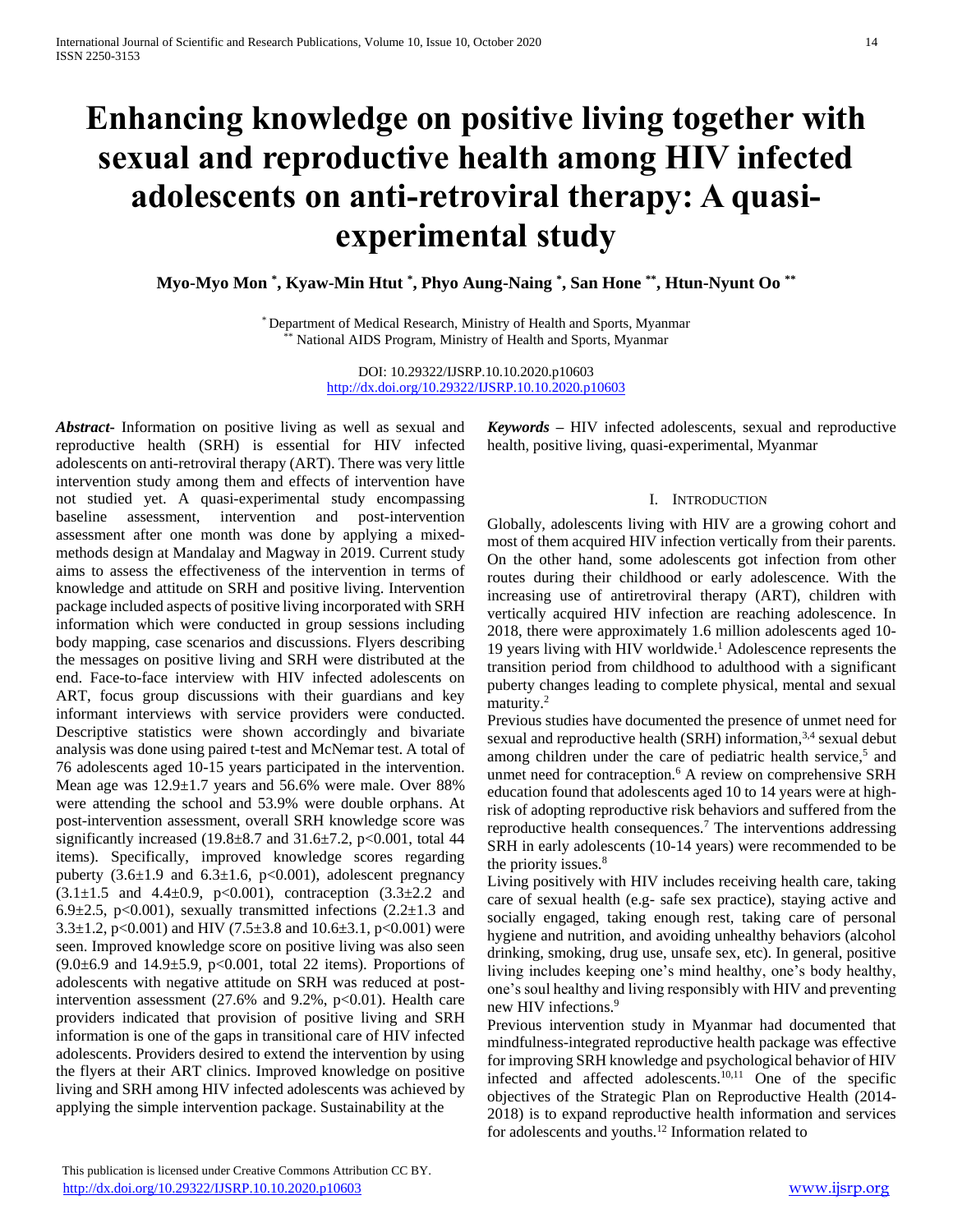adolescents before referring to adult ART site. Current intervention package includes providing SRH information incorporated with aspects of positive living. Intervention activities were conducted in group sessions with active participation of adolescents. Yet, there was no intervention study focusing on positive living and SRH together. Therefore, current study was conducted with the aim of assessing the effectiveness of intervention on sexual and reproductive health and positive living among HIV infected adolescents on ART. Specific objectives were 1) to identify and compare the awareness, knowledge and attitude regarding SRH and positive living among HIV infected adolescents on ART before and after the intervention, and 2) to determine the perspectives of health care providers and guardians regarding the intervention. The Findings from current intervention study would become input in planning comprehensive care of HIV infected adolescents before transferring to adult site.

# II. METHODOLOGY

# *Study design, area and population*

A quasi-experimental study encompassing baseline assessment, intervention and post-intervention assessment after one month by applying a mixed-methods design was conducted in Mandalay and Magway. HIV infected adolescents on ART, their guardians and service providers were the study populations.

Inclusion criteria: HIV infected adolescents on ART aged 10-15 Exclusion criteria: 1) HIV infected adolescents on ART who have intellectual disabilities according to the information from providers and guardians, 2) HIV infected adolescents on ART who are hospitalized or bed-ridden

# *Sample size and sampling*

Considering the proportion of adolescents having good SRH knowledge among HIV infected adolescents as 40% and at least 35% of knowledge improvement after the intervention, precision 0.05, power 80%, and loss to follow-up 5%, required sample size was 76. Purposive sampling was applied and adolescents were recruited through Myanmar Positive Group (MPG) and peer counselors from public ART centers. For qualitative data collection, two focus group discussions (FGDs) with selected guardians and four key informant interviews (KIIs) with service providers were done.

# *Intervention package*

Intervention package was developed by adapting the SRH messages for adolescents and module of training on positive living.9 The package included information on positive living and information on sexual and reproductive health specific to the adolescents. Adolescents had to attend the group session which lasted approximately 3-4 hours. The group sessions were conducted separately for each gender and moderated by principal investigator and co-investigator.

Components of "Positive Living"

- Prevent further transmission of HIV

- Receive regular health care

- Stay active & socially engaged
- Take enough rest & nutrition
- Take care of personal hygiene
- Take care of sexual health
- Avoid unhealthy behaviour: Alcohol, Smoking, Drug use

Components of "Sexual and Reproductive Health"

- Puberty: Physiological changes, Menstrual cycle
- Adolescent pregnancy and its consequences
- Contraception
- HIV
- STI

# *Data collection procedure and tools*

Training of interviewers was done at Department of Medical Research before intervention activities and assessments. Baseline assessment was conducted to explore the adolescents' knowledge and attitude on SRH and positive living before the intervention. Intervention activities were conducted applying group discussion, case scenarios and health education sessions. Evaluation of the outcomes was done at post assessment after one month by both quantitative and qualitative methods. Face-to-face interviews were done with adolescents using a structured questionnaire. Focus group discussions (FGD) and key informant interviews (KII) were also conducted with guardians and service providers.

# *Data management and analysis*

Data entry and analysis of quantitative data was done using EpiData 3.1 and SPSS version 21. Descriptive information was described by using frequency or mean/median as appropriate. Responses on knowledge questions were given a score of "1" for correct answer and "0" for incorrect answer. Total knowledge score was calculated for each SRH component and also for total SRH questions. Possible total knowledge score for SRH ranged from "0" to "44". Similarly, total knowledge score was calculated for question on positive living and possible total score ranged from "0" to "22". Response on each attitude question was given a score of "1" to "5" depending on the direction of the statement whereas having positive attitude got higher score. Total attitude score was calculated and possible scores ranged from "9" to "45". Then, it was categorized into "negative attitude" and "positive attitude" by using the cut-off value of "27" since neutral value for each item was "3" and there were "9" attitude items. Comparisons of outcomes between baseline and end-line assessments were done by using paired "t" test, McNemar test and student "t" test. Qualitative information was analyzed by using manual thematic analysis.

# *Ethical consideration*

Informed consent from the guardians and assent from the adolescents were requested after thorough explanation about the study's objectives. Confidentiality and anonymity of the participants' information was strictly maintained. Ethical approval was obtained from Ethics Review Committee of Department of Medical Research. Informed consents were also taken from all the guardians and providers before FGD and KII.

*Expected applicability*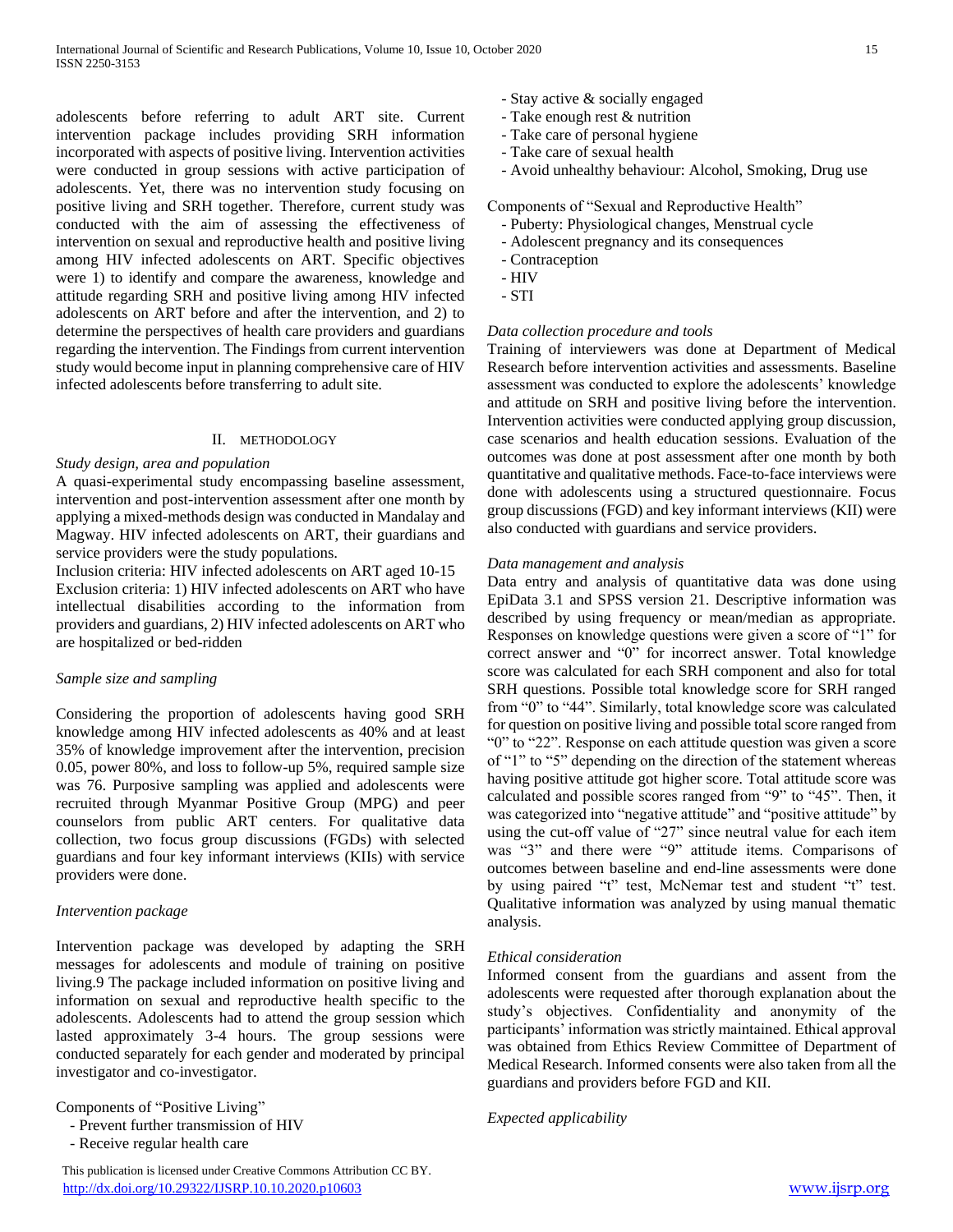Evidence based information resulted from current intervention could be applied for improving comprehensive care of HIV infected adolescents. Responsible service providers

# III. FINDINGS

A total of 76 adolescents aged 10-15 years participated in the intervention. Table (1) shows the background characteristics of adolescents on ART. Their mean age was  $12.9 \square 1.7$  years and 56.6% were male. Over 88% were attending the school and 53.9% were double orphans.

Table (1) Background characteristics of HIV infected adolescents on ART

| <b>Characteristics</b> | <b>Number</b>  | Percentage |  |
|------------------------|----------------|------------|--|
| Gender                 |                |            |  |
| Male                   | 43             | 56.6       |  |
| Female                 | 33             | 43.4       |  |
| Age                    |                |            |  |
| $Mean+SD$              | $12.9 \pm 1.7$ |            |  |
| Min-Max                | $10 - 15$      |            |  |
| Schooling              |                |            |  |
| Out of school          | 9              | 11.8       |  |
| Currently attending    | 67             | 88.2       |  |
| school                 |                |            |  |
| Parental status        |                |            |  |
| Both parents alive     | 14             | 18.4       |  |
| Paternal orphan        | 11             | 14.5       |  |
| Maternal orphan        | 10             | 13.2       |  |
| Double orphan          | 41             | 53.9       |  |

As shown in Figure (1), considerably higher proportions of adolescents could mention the male and female puberty changes at post-intervention than at baseline. Highest proportional difference between two assessments was seen regarding the knowledge on sperm production at puberty (17.1% and 71.1%).



Baseline Post-intervention

Figure (1) Knowledge of HIV infected adolescents on male and female puberty changes at baseline and post-intervention assessments (n=76)

Comparison of knowledge scores and attitude on SRH and positive living among HIV infected adolescents on ART at

 This publication is licensed under Creative Commons Attribution CC BY. <http://dx.doi.org/10.29322/IJSRP.10.10.2020.p10603> [www.ijsrp.org](http://ijsrp.org/)

acknowledged the intervention and expressed the desire to continue at their ART clinics.

baseline and post-intervention is described in Table (2). At postintervention assessment, substantial increase in total knowledge score on SRH was seen in comparing to baseline (19.8±8.7 and  $31.6\pm7.2$ ,  $p=0.0001$ , total items: 44). As shown in the table, improved scores were detected for all SRH topics at postintervention assessment. Likewise, considerable improvement in knowledge on positive living was detected (9.0±6.9 and 14.9±5.9, p=0.0001, total items: 22). Additionally, proportion of adolescents with negative attitude on SRH significantly reduced at post-intervention (27.6% and 9.2%, p=0.007).

Table (2) Comparison of knowledge scores and attitude on SRH and positive living among HIV infected adolescents on ART at baseline and post-intervention

| <b>Characteristics</b>     | <b>Baseline</b> | Post-          | p-value               |
|----------------------------|-----------------|----------------|-----------------------|
|                            | $N=76$          | intervention   |                       |
|                            |                 | $N=76$         |                       |
| Total SRH knowledge        |                 |                | $0.0001$ <sup>a</sup> |
| $Mean+SD$                  | $19.8 \pm 8.7$  | $31.6 \pm 7.2$ |                       |
| Min-Max                    | $1 - 36$        | $13 - 44$      |                       |
| Knowledge on SRH topic     |                 |                |                       |
| Puberty                    | $3.6 \pm 1.9$   | $6.3 + 1.6$    | $0.0001$ <sup>a</sup> |
| Adolescent pregnancy       | $3.1 \pm 1.5$   | $4.4 + 0.9$    | 0.0001 <sup>a</sup>   |
| Contraception              | $3.2 \pm 2.2$   | $6.9 \pm 2.5$  | $0.0001$ <sup>a</sup> |
| <b>STI</b>                 | $2.2 \pm 1.3$   | $3.3 \pm 1.2$  | $0.0001$ <sup>a</sup> |
| <b>HIV</b>                 | $7.5 \pm 3.7$   | $10.6 \pm 3.0$ | $0.0001$ <sup>a</sup> |
| Attitude on SRH (n,%)      |                 |                | 0.007 <sup>b</sup>    |
| Negative attitude          | 21 (27.6)       | 7(9.2)         |                       |
| Positive attitude          | 55 (72.4)       | 69 (90.8)      |                       |
| Knowledge on positive      |                 |                | $0.0001$ <sup>a</sup> |
| living                     |                 |                |                       |
| $Mean \pm SD$              | $9.0 \pm 6.9$   | $14.9 \pm 5.9$ |                       |
| Min-Max                    | $0 - 22$        | $3 - 22$       |                       |
| positive<br>Attitude<br>on |                 |                | 1.0 <sup>b</sup>      |
| living $(n, %)$            |                 |                |                       |
| Negative attitude          | 11(14.5)        | 11(14.5)       |                       |
| Positive attitude          | 65(85.5)        | 65(85.5)       |                       |
| $\frac{1}{2}$              |                 |                |                       |

<sup>a</sup> paired t-test; <sup>b</sup> McNemar test

STI: Sexually Transmitted Infections

As shown in Table (3), gender difference in change in knowledge score was seen and the change was higher in male than female adolescents (13.9 $\pm$ 8.4 and 8.9 $\pm$ 8.1, p=0.01). Over 98% satisfied on the intervention and 80% of them interested more on the positive living than SRH.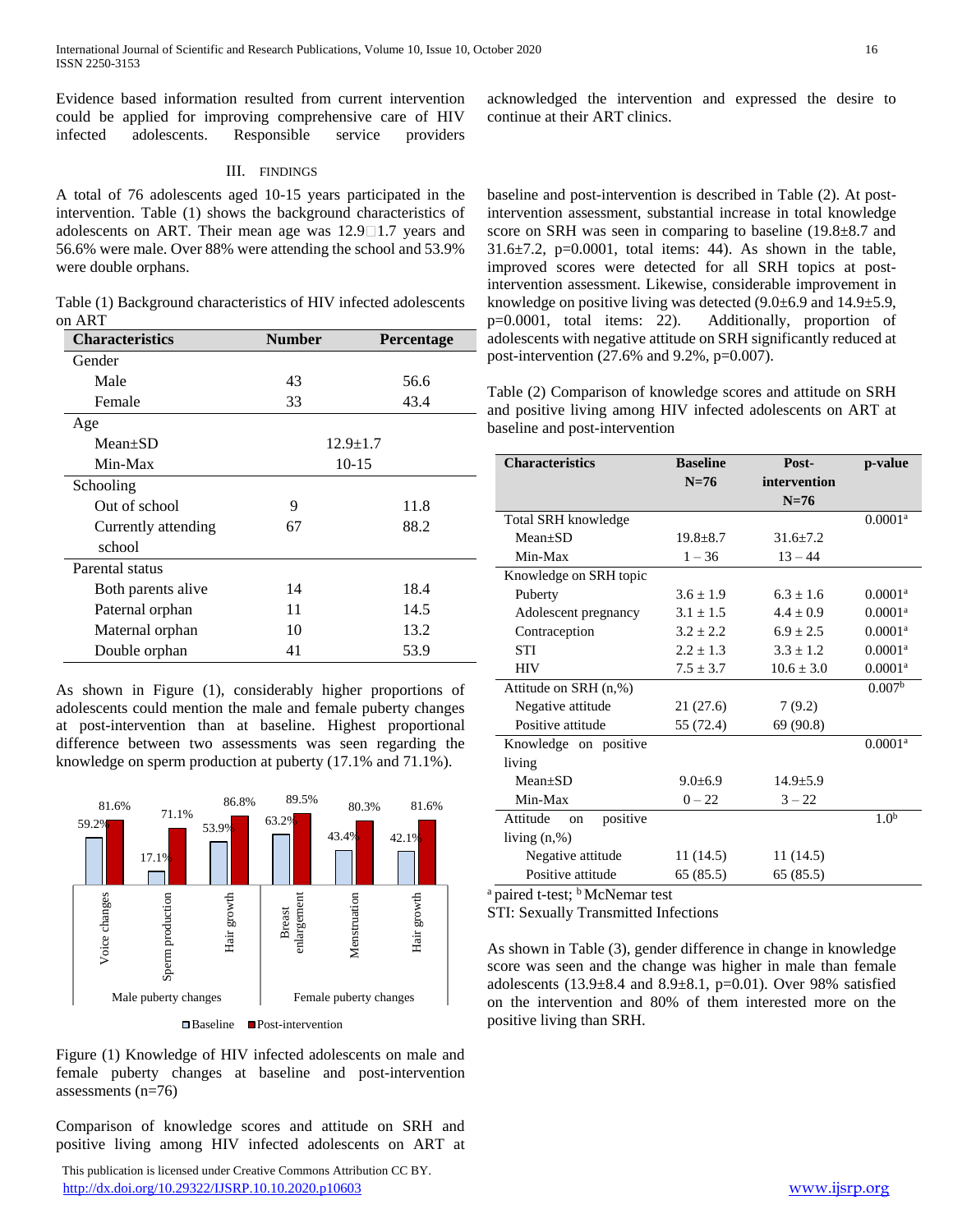Table (3) Comparison of change in knowledge scores on SRH and positive living among male and female HIV infected adolescents on ART

| <b>Male</b><br>adolescents | <b>Female</b><br>adolescents | $\mathbf{p}$ -<br>value <sup>c</sup> |
|----------------------------|------------------------------|--------------------------------------|
|                            |                              |                                      |
|                            |                              | 0.01                                 |
|                            |                              |                                      |
| $13.9 + 8.4$               | $8.9 + 8.1$                  |                                      |
|                            |                              | 0.13                                 |
|                            |                              |                                      |
|                            |                              |                                      |
| $6.8 + 6.4$                | $4.7 + 5.0$                  |                                      |
|                            | $N=43$                       | $N=33$                               |

c t-test

During key informant interviews, the service providers pointed out the importance of filling the gap in comprehensive care of HIV infected adolescents. They highlighted that current intervention could provide essential information for the infected adolescents. According to the providers, though SRH information was critical for the HIV infected adolescents, there was no specific SRH service provided for them. Providers acknowledged that discussion on concept of positive living especially about the health risk behaviors was beneficial for the infected adolescents.

Some of their expressions were as follows:

"Discussion is good as it includes about risk behaviors like smoking, alcohol drinking under the topic of positive living. At that age, it would become primordial prevention. They have already experienced from systemic effects of ART. Thanks for telling about those things since it is the best if they could avoid smoking and alcohol drinking" (Responsible provider from Mandalay)

"Though I know that SRH information should be provided I'm not sure what kind of information we should discuss at what age..." (Responsible provider from Magway)

"We could produce vinyl poster from the information of this flyer… and train our peers. And then peers can disseminate the information to the adolescents at the time of ART visit. We can also distribute the flyers… we could continue like that after the intervention" (Responsible provider from Magway)

During focus group discussion with parents/guardians, many of them agreed with the intervention package on positive living and SRH. Most appropriate age for provision of SRH knowledge was discussed and many of them indicated "13-14 years" while some of them mentioned as "10 years".

"I think, 13-14 years is appropriate to learn SRH information since they could understand at that age" (46 years old mother)

"I think, one should know about reproductive health around 10 years of age… since they are using mobile phones and they may also know from others…" (34 years old mother)

 This publication is licensed under Creative Commons Attribution CC BY. <http://dx.doi.org/10.29322/IJSRP.10.10.2020.p10603> [www.ijsrp.org](http://ijsrp.org/)

"It's better to talk by the providers than the parents since they could learn more knowledge. It's also good that training is held on school holidays…" (34 years old mother and 67 years old grandmother)

# IV. DISCUSSIONS

Current intervention package tried to fill an important gap in comprehensive care of HIV infected adolescents on ART by enhancing their knowledge on positive living and SRH. Providers acknowledged the benefits of intervention and showed their willingness to continue the intervention.

Positive living is a lifestyle which should be adopted by an HIVinfected person to live life as fully as possible and to improve the quality of life of people living with HIV.<sup>9</sup> At post-intervention assessment, adolescents' knowledge on positive living improved significantly which showed the effectiveness of intervention. Improved knowledge would lead to positive practices in their adult life. If the HIV infected adolescents lived positively and responsibly, then it could help in reducing further transmission of HIV.

Likewise, improved knowledge and attitude on SRH was seen at post-intervention assessment. Evidences had shown that HIV infected adolescents have SRH needs and they are at risk of engaging in sexual risk behaviors.13,14 A review of the intervention studies on SRH among young people living with HIV identified that most interventions used cognitive behavioral therapy and/or psychosocial support resulted in positive SRH behavioral outcomes. The review also highlighted that there have been a limited number of evaluated interventions to strengthen SRH of young people living with HIV.<sup>15</sup> Though there were some intervention studies, comparison of effectiveness of these intervention studies was difficult since different studies applied various intervention approaches focusing on different issues of SRH.

In Thailand, a clinic-based intervention program on HIV infected adolescents through group and individual sessions was well accepted by the adolescents and was able to improve their knowledge and attitude. The program focused on sexual risk reduction, health knowledge, coping skills and life goals.<sup>16</sup> A study on sexual health programming among HIV positive adolescents in South Africa had documented that provision of social protection could reduce unprotected sex.<sup>17</sup>

During qualitative discussions with service providers, they pointed out the lack of specific SRH intervention and services as the important gap in comprehensive care of HIV infected adolescents. Similarly, previous studies in India and African countries had documented the health care needs and service delivery gaps for HIV infected adolescents such as integrated comprehensive SRH services, standardized transition and quality counseling.<sup>18,19</sup>

Certain strengths of current intervention should be documented. This was the first evaluated intervention study with integrated package of positive living and SRH information for adolescents living with HIV. It applied simple participatory methods like body mapping, two-way discussions and case scenarios. Flyers of summary information were also distributed as a training material to enhance their understanding. Besides strengths, there were certain limitations that should be acknowledged. Lack of control group might have some drawbacks that we could not compare the effects of intervention with the non